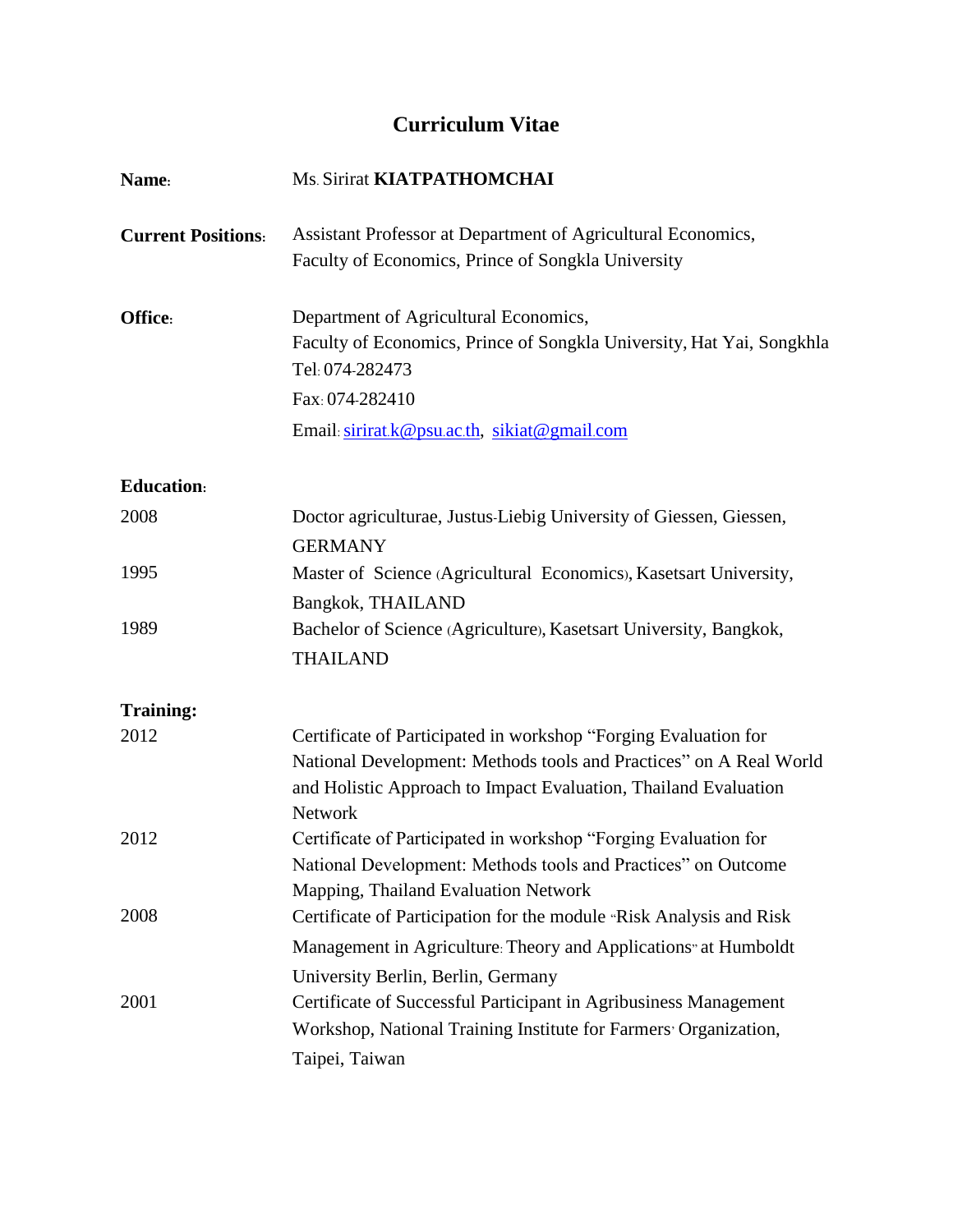| 1999                      | Certificate of Successful Participant in ISO 14000, EMS Lead      |
|---------------------------|-------------------------------------------------------------------|
|                           | Auditor/Assessor Training Course, AJA-EQS, Bangkok, Thailand      |
| 1999                      | Certificate of Successful Participant in ISO 9000, QMS Lead       |
|                           | Auditor/Assessor Training Course, AJA-EQS, Bangkok, Thailand      |
|                           |                                                                   |
| <b>Field of Interest:</b> | Farm Management, Agricultural Marketing and Agribusiness, Project |
|                           | Planning and Evaluation                                           |

## **Working Experiences:**

| $2000$ - Current: | Full-Time Lecturer at Department of Agricultural Economics, Faculty of |
|-------------------|------------------------------------------------------------------------|
|                   | Economics, Prince of Songkla University, Songkhla                      |
| 1995 - 2000       | Economist, Economics-Social Section, ASDECON Corporation Limited       |
|                   | (Engineering consulting company), Bangkok                              |
| 1989 - 1991       | Head of (Tomato) Seed and Seedling Production Division,                |
|                   | Northeast Agriculture Company Limited (Tomato Paste Industry),         |
|                   | Nongkhai                                                               |

## **Recently Research Projects:**

| 2019 - 2021 | Co-researcher. Development of Sustainable Oil Palm Production to Reinforce |
|-------------|----------------------------------------------------------------------------|
|             |                                                                            |
|             | Local Economy in Satun and Phatthalung Provinces (Funded by Thailand       |
|             | Science Research and Innovation                                            |
| 2019 - 2020 | Co-researcher: Mechanism Design for Southern Region Agricultural           |
|             | Driven towards Thailand Agriculture. (Funded by Thailand Science)          |
|             | Research and Innovation                                                    |
| 2019 - 2020 | Co-researcher: Production of Quality Hydroponic Vegetables by              |
|             | Lighting Control System (Funded by The National Research Council of        |
|             | Thailand)                                                                  |

## **Recently Academic Service Projects:**

| 2019-2020 | Conduct training of Farmer Business School curricular to coffee       |
|-----------|-----------------------------------------------------------------------|
|           | growers and extension officers in Chumphon and Ranong under the       |
|           | project "Improving Smallholder Coffee Farming Systems in Southeast    |
|           | Asia <sup>"</sup>                                                     |
| 2018-2020 | Data collection for Monitoring and Evaluation of Nescafé Plan farmers |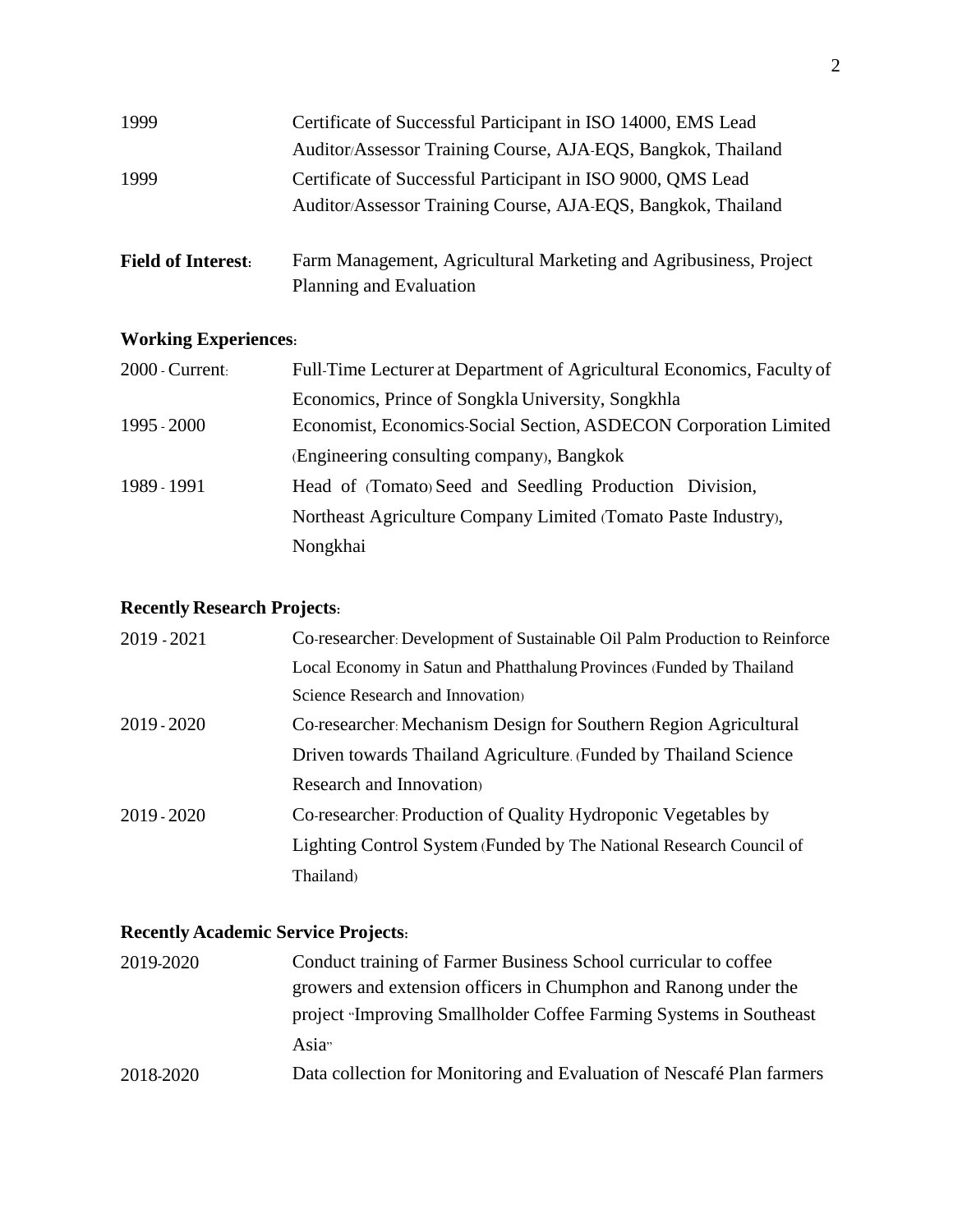#### **Review Articles:**

- Kunsaengkaew, C., S. Thongrak and S. Kiatpathomchai. 2020. Factor affecting the implementation of RSPO standard practices of the smallholders in Surat Thani province. **KKU Research Journal of Humanities and Social Sciences (Graduate Studies).** 8(3): 97-112. (in Thai)
- Chuchom, T., S. Kiatpathomchai, and. 2020. Yogurt consumption behavior and willingness to pay for biodegradable packaging yogurt in Hat Yai district, Songkhla province. **KKU Research Journal of Humanities and Social Sciences (Graduate Studies)**. 8(2): 75-87. (in Thai)
- Ahmed, F, M.S. Mia, S. Thongrak, and S. Kiapathomchai. 2020. Production, postharvest technology and trade of rice: A study on current scenario in ASEAN. **International Journal of Management.** 11 (9): 1373-1384.
- Ahmed, F, M.S. Mia, A. Wiboonpongse, S. Thongrak, and S. Kiapathomchai. 2019. Trends in Poverty and Income Inequality in Urban Malaysia: Emerging Issues and Challenges. **International Journal of Recent Technology and Engineering**. 8 (2S9): 517-523.
- Thongrak, S., S. Kiatpathomchai, and T. Jantaraniyom. 2018. Development of smallholders through participation in sustainable oil palm production: A case study of the members of Tapitak palm community enterprise, Trang province. **Area Based Development Research Journal**. 10(3): 185-199. (in Thai)
- Cao, T.M., S. Thongrak and S. Kiatpathomchai. 2017. Technical efficiency in rice production of the farmers in cooperatives: A study in KienGiang Province, Mekong Delta Vietnam. **International Journal of Economic Research**. 14 (15) (Part 4): 689-704
- Kusuma, A. B., S. Kiatpathomchai and N. Hanani AR. 2016. The economic impact of minimart on traditional shop in Malang, East Java, Indonesia. **Russian Journal of Agricultural and Socio-Economic Sciences**. January (49): 3-12.
- Kiatpathomchai, S. and S. Charernjiratragul. 2012. Problems and sustainability of the community-based saving and welfare funds. **NIDA Economic Review**. 6(1): 107-133. (in Thai)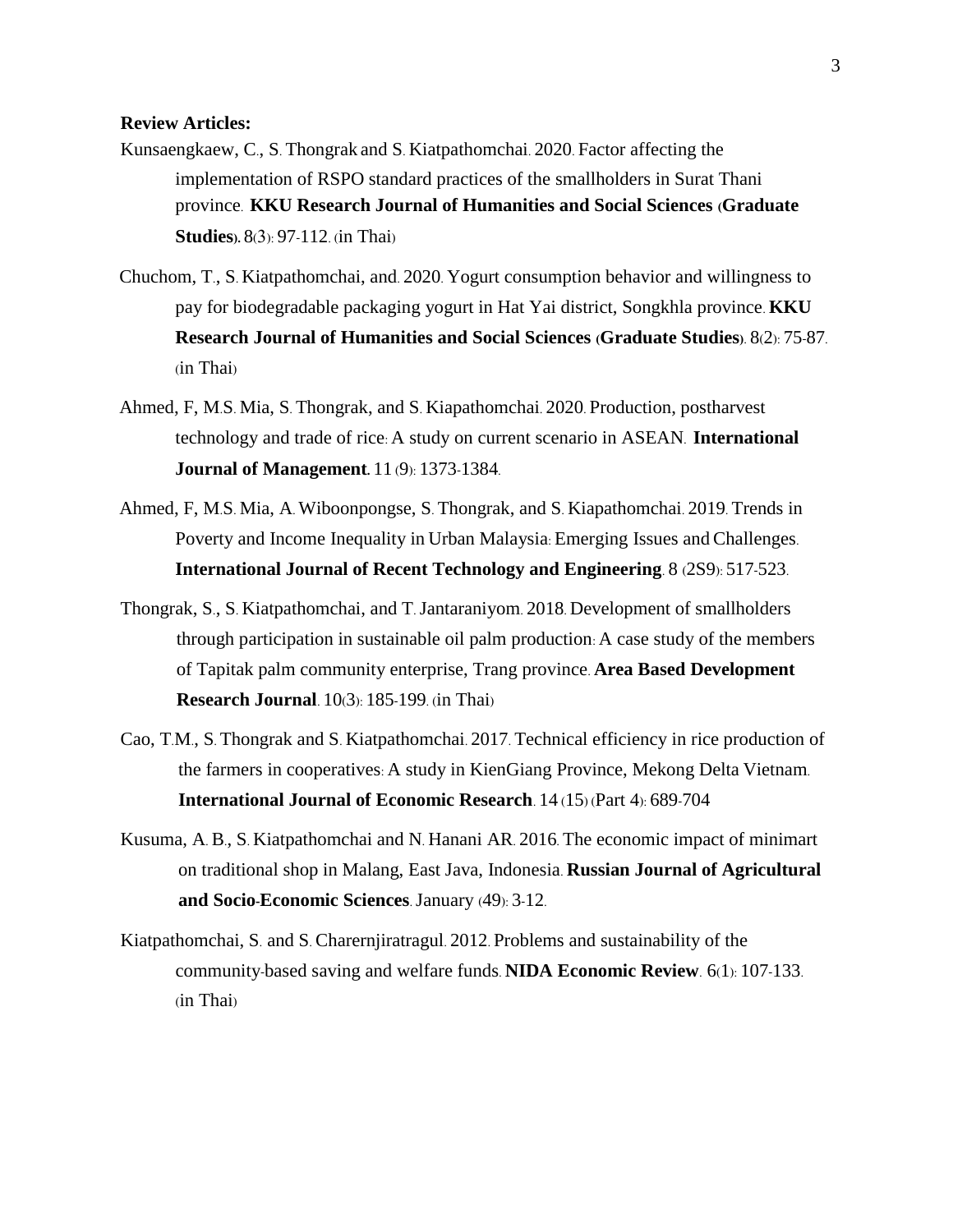- Kiatpathomchai, S., P. M. Schmitz, T. S. Amjath Babu and S. Thongrak. 2008. Investigating external effects of shrimp farming on rice farming in southern Thailand: a technical efficiency approach. **Paddy and Water Environment**. 6: 319-326.
- Kiatpathomchai, S. 2004. Agricultural Development in Taiwan and Thailand: A Comparative Study. **Songklanakarin Journal of Social Sciences and Humanities**. 11(1): 102-113. (in Thai)
- Thongrak, S., S. Kiatpathomchai, and S. Kaewrak. 2002. Socio-economic characteristics of the villagers living in a wildlife sanctuary and buffer zone: A case study of Naca Wildlife Sanctuary, Changwat Ranong. **Songklanakarin Journal of Social Sciences and Humanities**. 8(3): 273-286. (in Thai)

#### **Proceedings:**

- Inthongkaew, S., S. Kiatpathomchai and S. Thongrak. 2016. Cost and return of organic and nonorganic Sangyod rice production of the farmers in Phatthalung Province. (in Thai) In Proceedings of the fifth National Conference on Agricultural Economics, Resource Economics, Food Economics, and Agribusiness, Bangkok, Thailand, July 2016, p.44-57.
- Salaeh, N., S. Kiatpathomchai and S. Thongrak. 2015. Marketing strategies for halal food products of the community enterprises in Narathiwat Province. (in Thai) In Proceedings of the fourth National Conference on Agricultural Economics, Resource Economics, Food Economics, and Agribusiness, Songkhla, Thailand, July 2015, p.147-160.
- Hemmina, M., S. Thongrak and. S. Kiatpathomchai. 2013. The financial analysis of Dendrobium orchid production of farmers in Bang Len District, Nakhon Pathom Province. (in Thai) In Proceedings of the second National Conference on Agricultural Economics, Resource Economics, Food Economics, and Agribusiness, Khon Kaen, Thailand, July 2013, p.24-33.
- Kiatpathochai, S., P. M. Schmitz and S. Thongrak. 2009. Technical efficiency improvement of rice farming in southern Thailand. Contributed paper prepared for presentation at the International Association of Agricultural Economists Conference, Beijing, China, August 16-22, 2009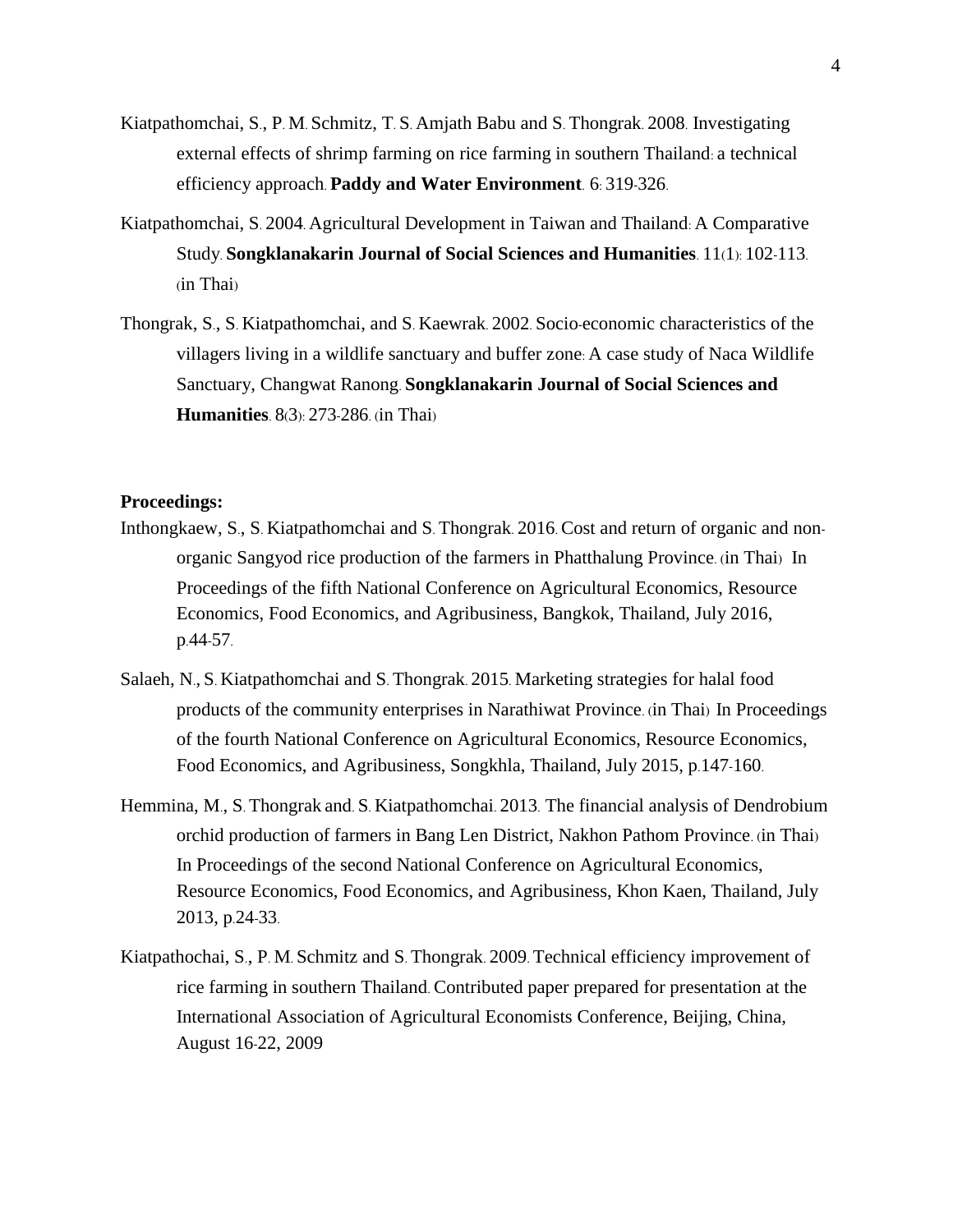Kiatpathomchai, S., P. M. Schmitz and S. Thongrak. 2006. Appraising the environmental performance of rice production systems in southern Thailand: A Nonparametric Approach. In Proceedings of the First Joint PSU-UNS International Conference on Bioscience: Food, Agriculture, and the Environment, Songkhla, Thailand, August 2006, p. 280-287.

#### **Research Papers:**

- Thongrak, S., S. Kiatpathomchai, and T. Jantaraniyom. 2019. The Implementation of Thai Sustainable Oil Palm Production Standard (Funded by The National Bureau of Agricultural Commodity and Food Standards)
- Thongrak, S., T. Jantaraniyom, S. Kiatpathomchai and T. Pongpiriyakit. 2017. Development of Smallholder Farmers' Group through Participation for Sustainable Oil Palm Production towards GAP and RSPO Standards. (Funded by The National Research Council of Thailand)
- Kaewmano, J., et al. 2016. Technology Transfer on Vegetable Disease Control in Hydroponic Vegetable by Bacillus subtilis Formulation. (in Thai) (Funded by The National Research Council of Thailand)
- Thongrak, S., S. Kiatpathomchai and P. Sutsue. 2015. Economic Impact Assessment on Oil Palm Breeding Research Project. (in Thai) (Funded byOffice of Research Development, Prince of Songkla University)
- Kiatpathochai, S., S. Thongrak and A. Thongpoon. 2015. Rural Development Framework (of coffee production) Thailand 2015. (Funded by Nestlé Thailand)
- Thongrak, S., et al. 2012. The Impacts Study of Implementing and Regulated Oil Palm (FFB) Quality Standard of Thailand. (in Thai) (Funded byThe National Bureau of Agricultural Commodity and Food Standards)
- Thongrak, S., S. Kiatpathomchai, S. Kaewrak and S. Kumsuwan. 2012. Socio-economic Impact of Sunken Artificial Reefs. (in Thai) (Funded by Department of Marine and Coastal Resources)
- Thongrak, S. and S. Kiatpathomchai. 2012. Impact Study of the Project on Sustainable Palm Oil Production for Bio-energy in Thailand. (Funded by GIZ Thailand)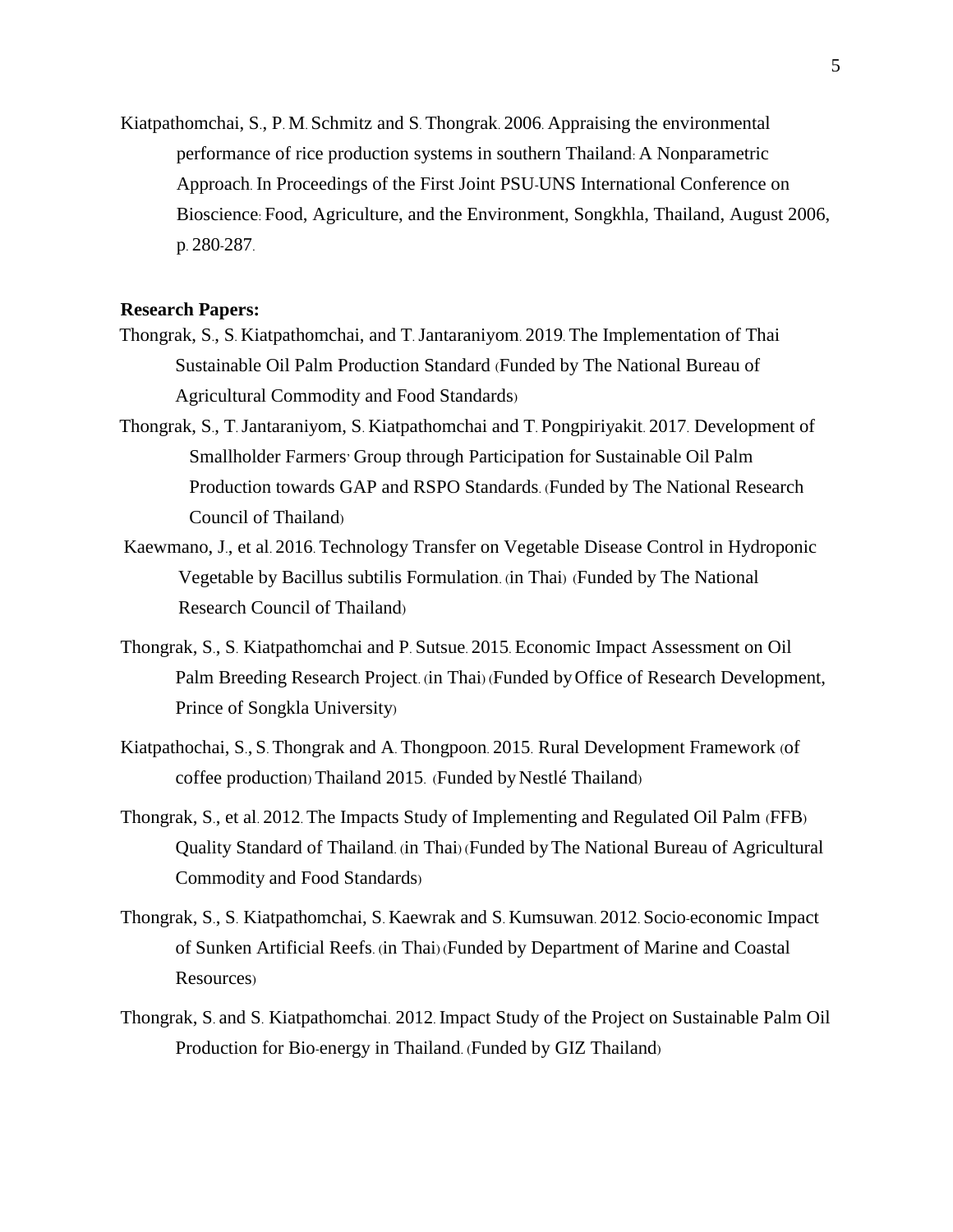- Charernjiratragul, S. and S. Kiatpathomchai. 2011. Community-based Microfinance and its Contributions to Holistic Community Development. (in Thai) (Funded by Thailand Research Fund)
- Thongrak, S., S. Kiatpathochai and S. Kaewrak. 2011. Baseline Study of the Oil Palm Smallholders in the Project Areas. (Funded by GIZ Thailand)
- Nualsri, C., S. Thongrak, P. Sophanodora, S. Kiatpathomchai, U. Pleansinchai and W. Aidpradid. 2009. Monitoring and Evaluation on Sugar Cane Research and Development Project. (in Thai) (Funded by Office of the Cane and Sugar Board)
- Charernjiratragul, S., S. Kiatpathomchai, P. Prommee and A. Duramae. 2004. A Study on Economic and Social Results from Reclamation of Abandoned Shrimp Farm Areas for Agriculture. (in Thai) (Funded byThe National Research Council of Thailand)

### **Presentations:**

#### *Oral presentation*

- Kiatpathomchai, S., P. M. Schmitz and A. Babu. 2007. Unidirectional external effect from shrimp farming on yield and technical efficiency of rice farming in Southern Thailand. A paper presented in 7th International Conference of the European Society for Ecological Economics (ESEE): Integrating Natural and Social Sciences for Sustainability, Leipzig, 5-8 June 2007
- Kiatpathomchai, S. and P. M. Schmitz. 2007. Assessing the environmental performance of rice production systems in Thailand: An Application of Data Envelopment Analysis. A paper presented in 7th International Conference of the European Society for Ecological Economics (ESEE): Integrating Natural and Social Sciences for Sustainability, Leipzig, 5-8 June 2007

#### *Poster presentation*

Kiatpathochai, S., P. M. Schmitz, and S. Thongrak. 2009. Technical efficiency improvement of rice farming in southern Thailand. Poster presented at the International Association of Agricultural Economists Conference, Beijing, China, August 16-22, 2009